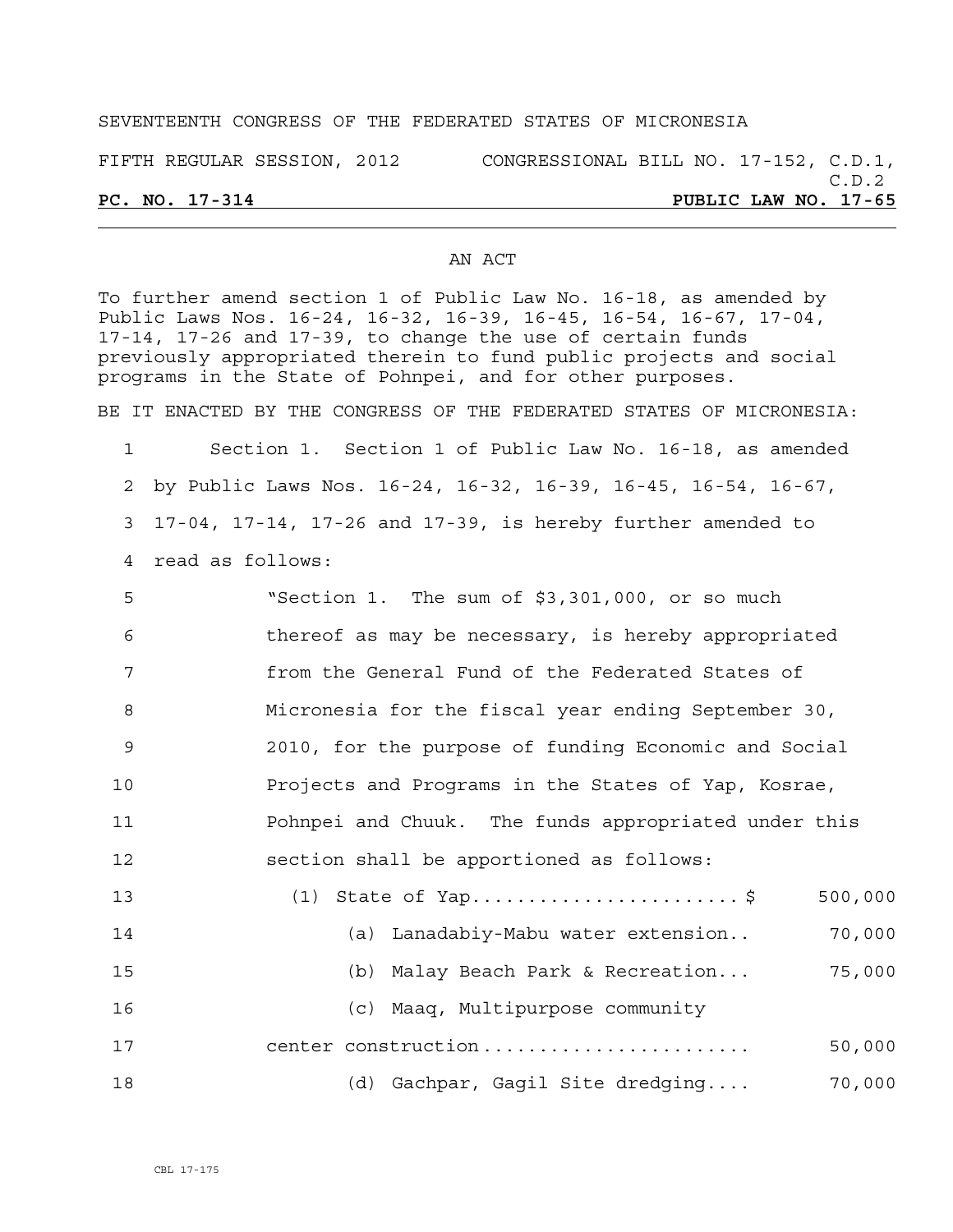| 1              | (e) Wottegai road project supplemental \$    | 10,000  |
|----------------|----------------------------------------------|---------|
| $\overline{2}$ | (f) Falalus seawall project                  |         |
| 3              | supplemental                                 | 10,000  |
| 4              | (g) Seliap & Tegailap outboard motors        |         |
| 5              | supplemental                                 | 7,000   |
| 6              | (h) Talnghith Village Basketball             |         |
| 7              | court repair                                 | 30,000  |
| 8              | (i) Purchase of sail material                | 15,000  |
| 9              | (j) Yap State Copra subsidy                  | 30,000  |
| 10             | (k) Matching fund for Fais Island            |         |
| 11             | reforestation program and alternate food     |         |
| 12             | source development                           | 25,000  |
| 13             | Satawal Island Solar<br>(1)                  |         |
| 14             | project equipment repair/purchase            | 28,000  |
| 15             | (m) Lamotrek community                       |         |
| 16             | center supplemental                          | 10,000  |
| 17             | (n) Meerur Village women center              | 50,000  |
| 18             | PROVIDED THAT in-kind services/contributions |         |
| 19             | or additional funds needed to complete these |         |
| 20             | projects for the State of Yap shall be       |         |
| 21             | provided by the respective communities.      |         |
| 22             | (0) Yap State Summer Youth Program           |         |
| 23             |                                              | 20,000  |
| 24             | (2) State of Kosrae                          | 495,000 |
| 25             | (a) B.A. Degree Scholarship Program          | 80,000  |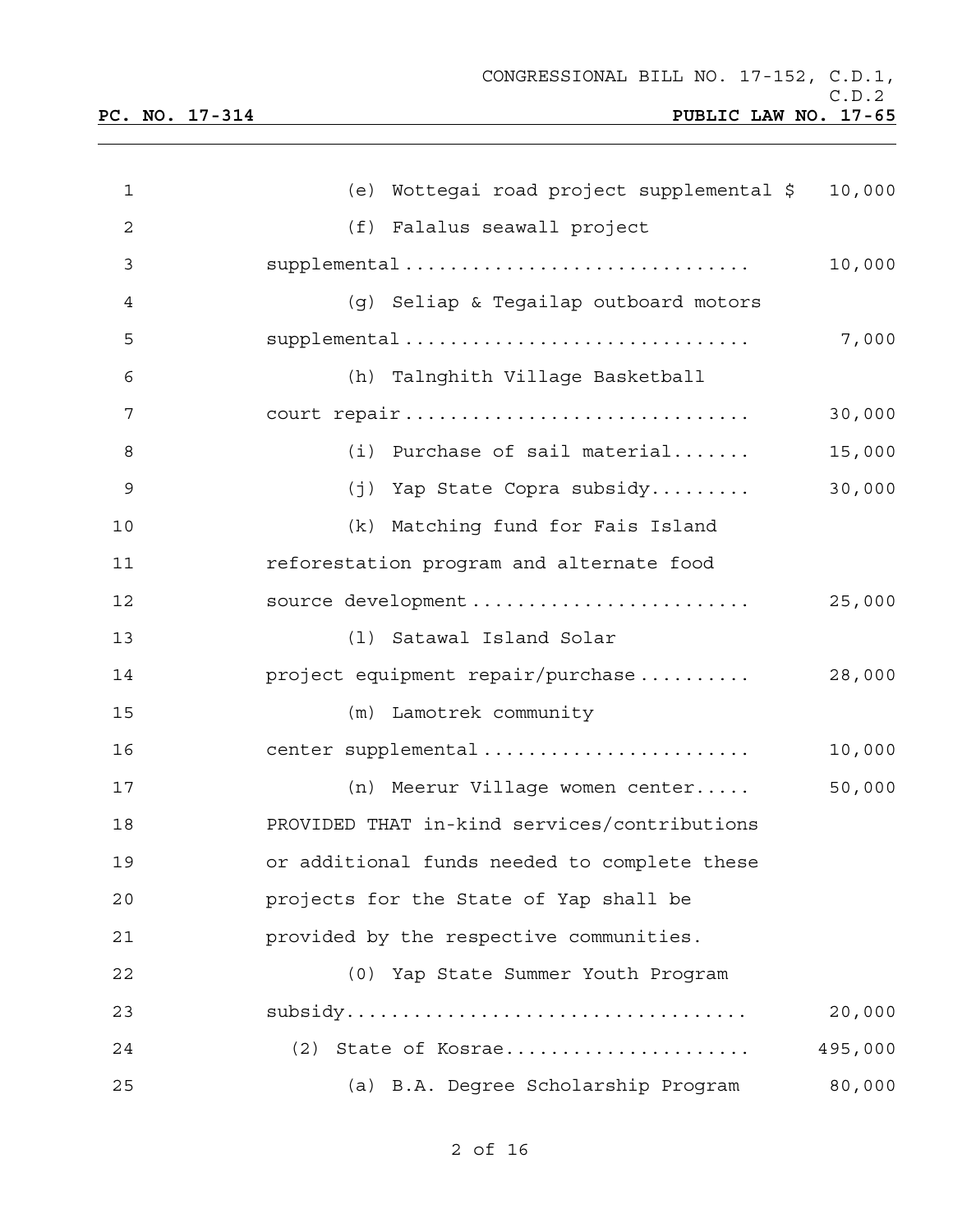| $\mathbf{1}$ | (b) KHS Lunch Program\$                    | 35,000 |
|--------------|--------------------------------------------|--------|
| 2            | (c) We-Care Referral Program               | 35,000 |
| 3            | (d) Kosrae Visitors Bureau                 |        |
| 4            | (travel and promotion)                     | 10,000 |
| 5            | (e) Kosrae Mediation Program               | 5,000  |
| 6            | (f) Kosrae Women Association               | 5,000  |
| 7            | (g) V6AJ Radio Station                     |        |
| 8            | (Equipments/Operation)                     | 3,000  |
| 9            | (h) Municipal Governments'                 |        |
| 10           |                                            | 40,000 |
| 11           | (i) Project Management                     | $-0-$  |
| 12           | (j) Walung community water system          | 10,000 |
| 13           | (k) Kosrae State Government subsidy,       |        |
| 14           | PROVIDED THAT the funds shall be allocated |        |
| 15           | during the January 2010 Regular Session    | $-0-$  |
| 16           | (1) Bridge Construction                    |        |
| 17           | (Finkol, Utwa Municipality)                | 9,000  |
| 18           | (m) Kosrae Export Council subsidy          | 15,000 |
| 19           | (n) Secondary/Farm roads improvement       |        |
| 20           | Lelu Municipality<br>(i)                   | 30,000 |
| 21           | (i <sub>i</sub> )<br>Tafunsak Municipality | 30,000 |
| 22           | Malem Municipality<br>(iii)                | 25,000 |
| 23           | Utwa Municipality<br>(iv)                  | 25,000 |
| 24           | NAC operation/equipments<br>(0)            | 43,000 |
| 25           | Fwinyalu, Utwa Seawall<br>(p)              |        |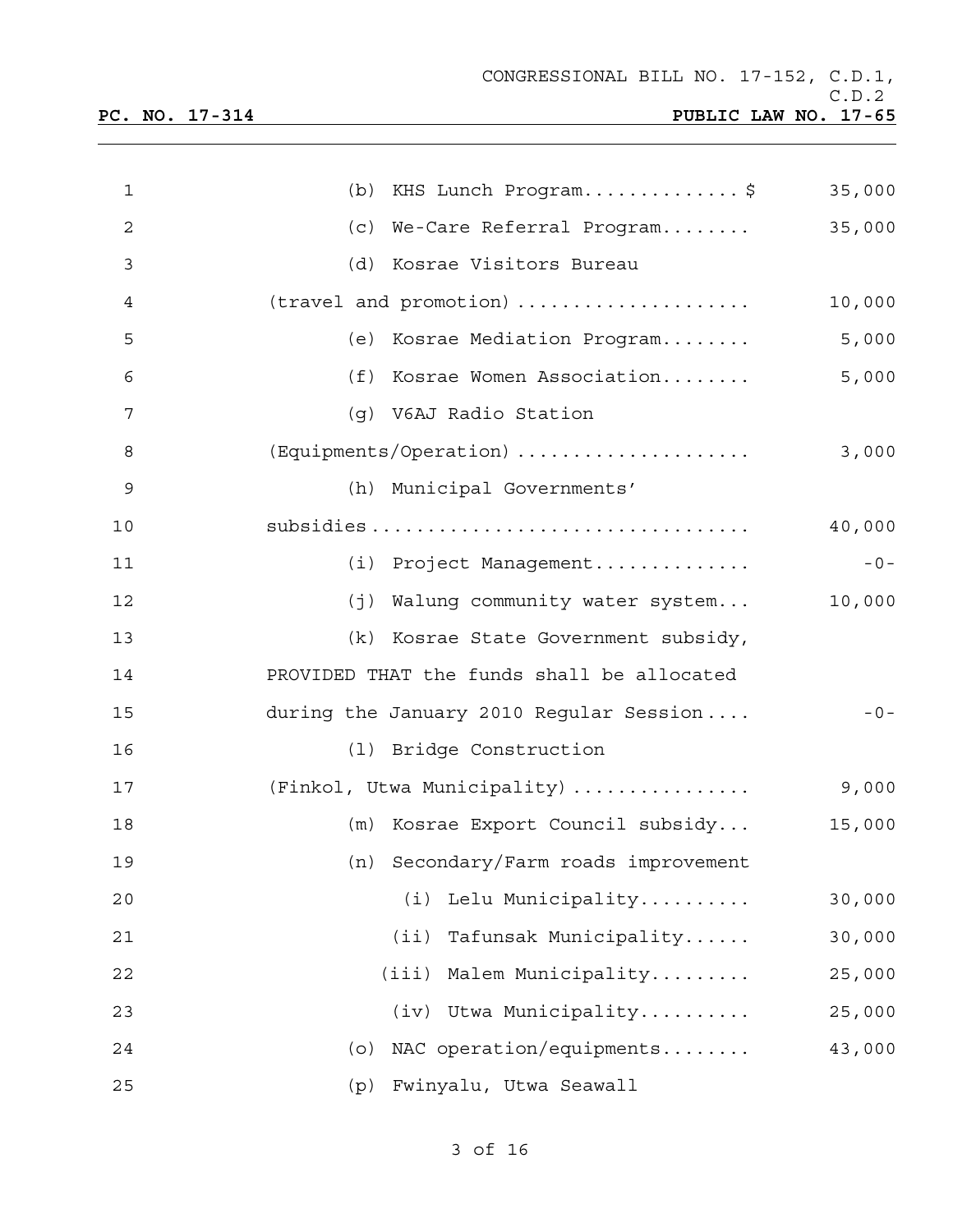| $\mathbf 1$  | $improvement \ldots \ldots \ldots \ldots \ldots \ldots \ldots \ldots \ldots \$ | 12,000  |
|--------------|--------------------------------------------------------------------------------|---------|
| $\mathbf{2}$ | (q) Kosrae special parents network                                             | 5,000   |
| 3            | (r) Puksrung, Utwa bridge/farm                                                 |         |
| 4            | road improvement                                                               | 15,000  |
| 5            | (s) PIDB (Kosrae State equity                                                  |         |
| 6            | contribution to Pacific Islands                                                |         |
| 7            | Development Bank)                                                              | 38,000  |
| 8            | (t) Yela Environment Landowners                                                |         |
| 9            | Authority                                                                      | 5,000   |
| 10           | (u) Kosrae Women Association Meeting                                           |         |
| 11           |                                                                                | 20,000  |
| 12           | (3) State of Pohnpei                                                           | 970,000 |
| 13           | (a) At-Large                                                                   |         |
| 14           | (i) Purchase of Police Vehicles.                                               | 50,000  |
| 15           | (ii) Pohnpei Utilities Corporation,                                            |         |
| 16           | (funds shall be used to defray cost of                                         |         |
| 17           | purchase or repair of equipments and                                           |         |
| 18           | personal safety gears and tools used for                                       |         |
| 19           | power distribution services)                                                   | 50,000  |
| 20           | (iii) Pohnpei Housing Authority                                                |         |
| 21           | (cost related to the extension                                                 |         |
| 22           | of the Authority's services)                                                   | 50,000  |
| 23           | (iv) Pohnpei Transportation                                                    |         |
| 24           | Authority, (funds shall be used to defray                                      |         |
| 25           | the cost of repairs and parts for road                                         |         |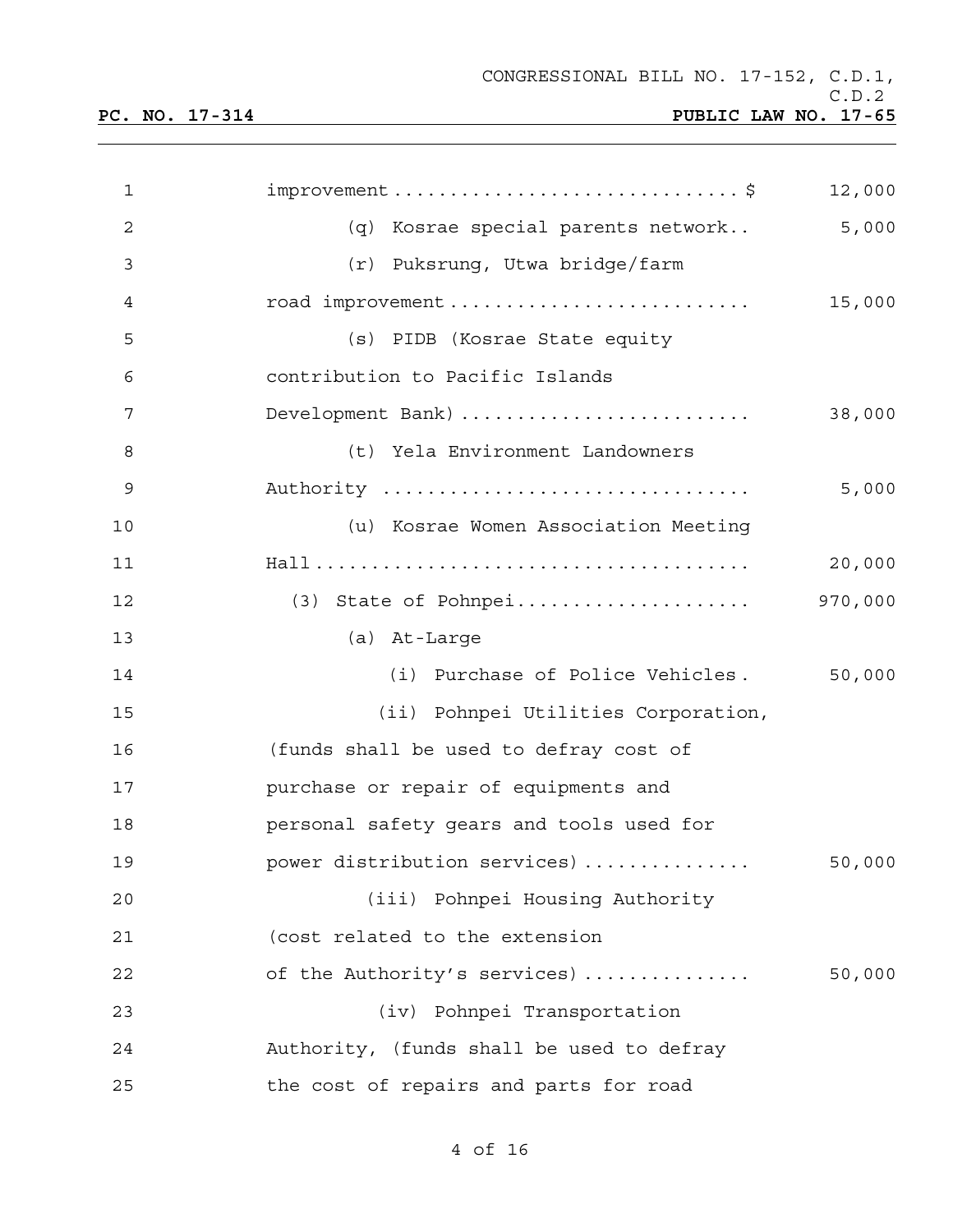| $\mathbf{1}$ | construction equipments) \$                     | 25,000  |
|--------------|-------------------------------------------------|---------|
| 2            | (v) Purchase of School buses                    |         |
| 3            | and other related costs (freight and            |         |
| 4            | terminal handling charges, purchase of          |         |
| 5            | spare parts and repair and labor costs and      |         |
| 6            | POL and operation)                              | 20,000  |
| 7            | (vi) Water Well Drilling                        | 10,000  |
| 8            | (vii) Nett Elementary School                    |         |
| 9            |                                                 | 10,000  |
| 10           | (viii) Pohnpei Fish Market                      |         |
| 11           | incentive grant                                 | 5,000   |
| 12           | (ix) Poultry farm development                   |         |
| 13           |                                                 | 10,000  |
| 14           | (x) Pohnpei roads improvement,                  |         |
| 15           | including clearing of trees on road sides, over |         |
| 16           | hanging branches over Pohnpei main road         | 15,000  |
| 17           | (xi) Municipal Leadership                       |         |
| 18           | Conference                                      | 5,000   |
| 19           | (b) Election District No. 1                     | 220,000 |
| 20           | (i) Lewetik Road                                |         |
| 21           | (Paving or Concrete)                            | 100,000 |
| 22           | (ii) COM - Tomara Road                          |         |
| 23           | (Paving or Concrete)                            | 80,000  |
| 24           | (iii) Graduate scholarship                      | 20,000  |
| 25           | (iv) Project Management                         | $-0-$   |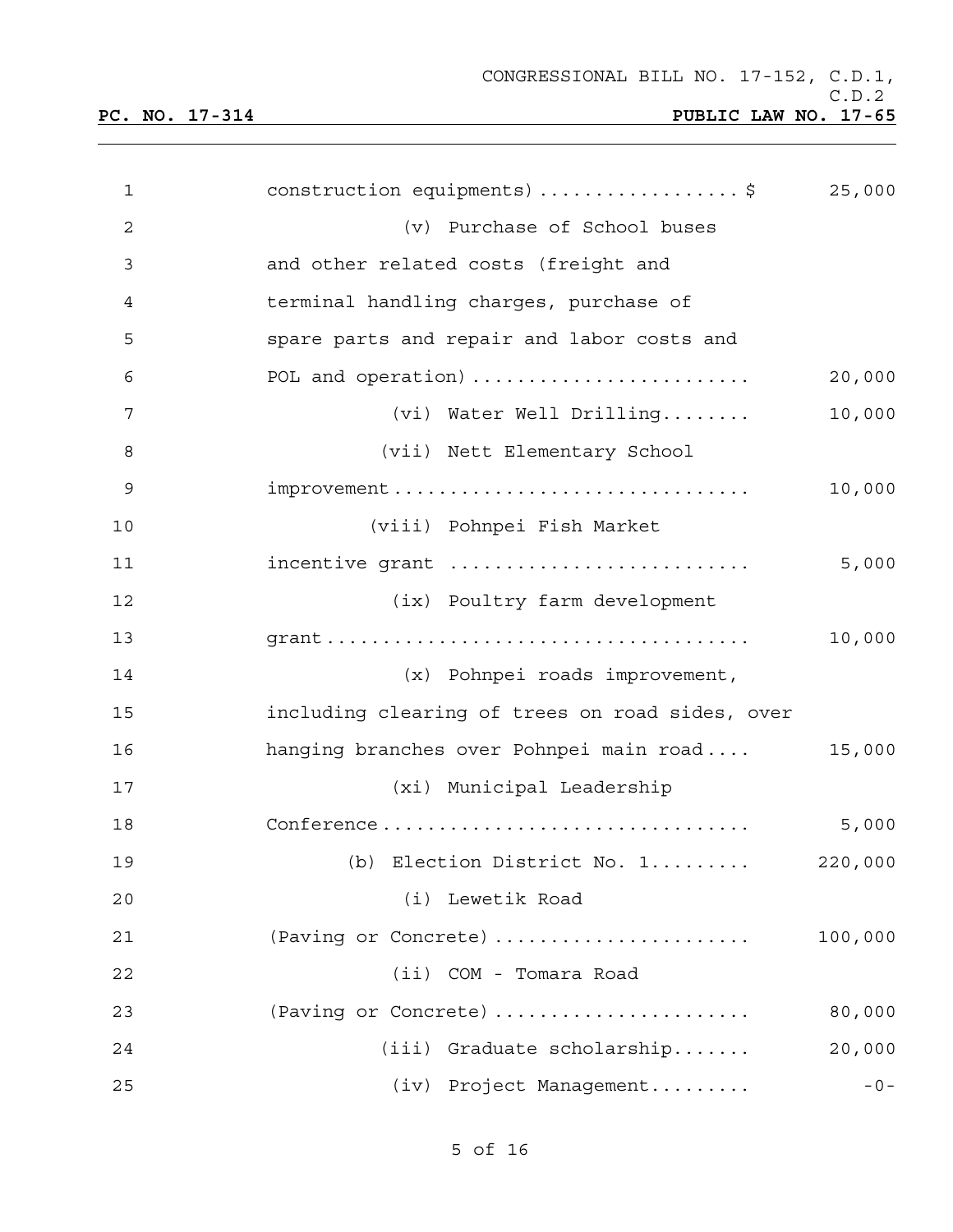| $\mathbf{1}$   | (v) Lewetik Road upgrade \$                         | 14,000 |
|----------------|-----------------------------------------------------|--------|
| $\overline{c}$ | (vi) Vehicle purchase 5,400                         |        |
| 3              | (vii) Soledi road construction                      | 600    |
| 4              | (c) Election District No. $2 \ldots \ldots$ 250,000 |        |
| 5              | (i) Pohn Al Lap Water Tank                          | $-0-$  |
| 6              | (ii) Ohwa Water System 4,982                        |        |
| 7              | (iii) Madolenihmw Nahs roof                         |        |
| 8              | renovation                                          | 8,000  |
| 9              | (iv) Kitti Fisherman's Market                       | 15,000 |
| 10             | (v) Madolenihmw Nahs retaining                      |        |
| 11             |                                                     | $-0-$  |
| 12             | (vi) Salapuk Teacher Aid/                           |        |
| 13             |                                                     | 10,000 |
| 14             | (vii) Madolenihmw Municipal                         |        |
| 15             | Government subsidy                                  | 15,000 |
| 16             | (viii) Civic Centers                                | 6,924  |
| 17             | (ix) Secondary/Farm                                 |        |
| 18             | Roads improvement                                   | 18,010 |
| 19             | (x) NMS High School cook                            | 5,000  |
| 20             | $(xi)$ BIBA conference                              | 8,619  |
| 21             | (xii) Micronesian Management                        |        |
| 22             | Services                                            | 50,000 |
| 23             | (xiii) Madolenihmw Municipal                        |        |
| 24             | Court subsidy                                       | 8,000  |
| 25             | (xiv) Madolenihmw Municipal                         |        |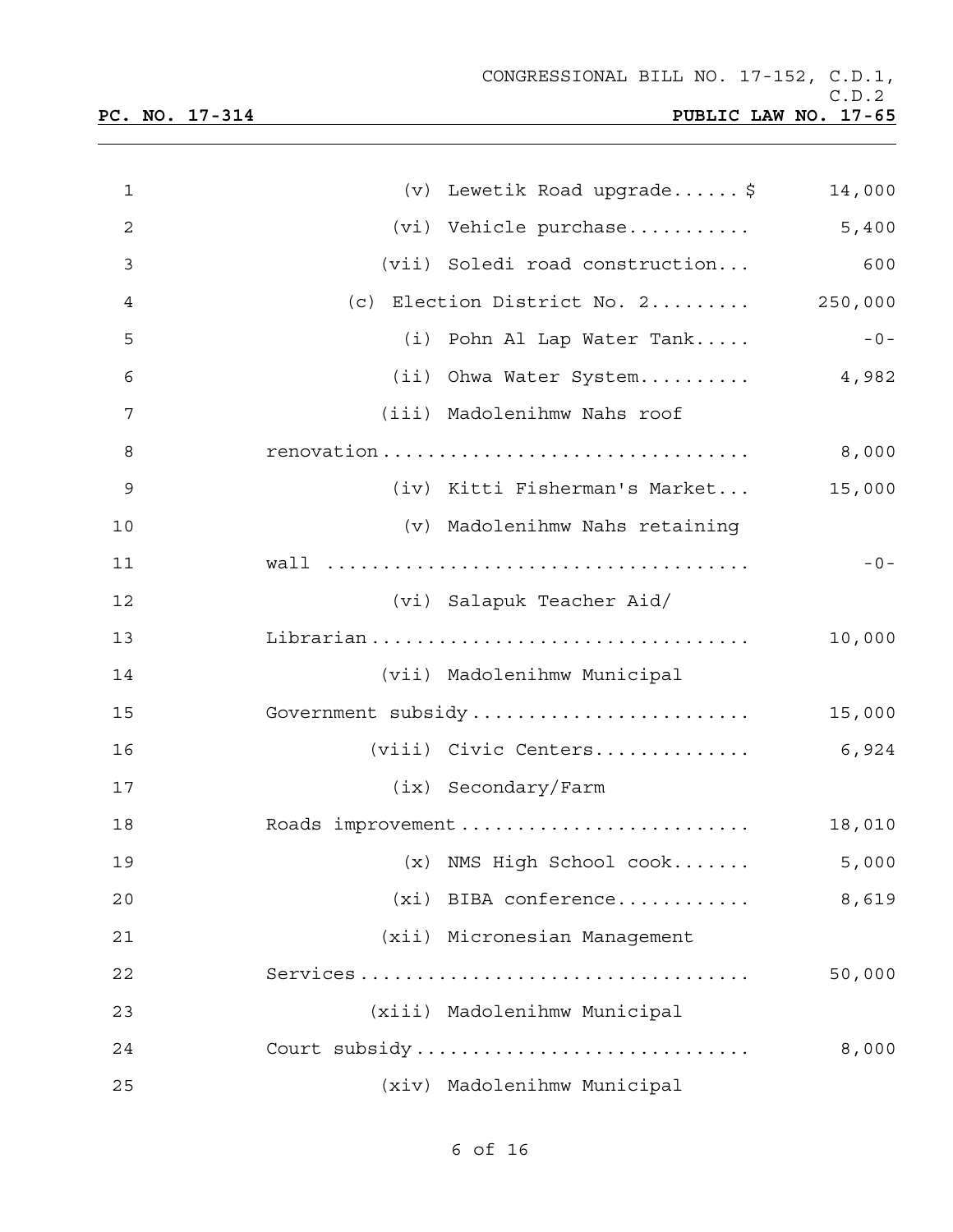| 1              | Government Inauguration \$               | $-0-$   |
|----------------|------------------------------------------|---------|
| $\overline{c}$ | (xv) ED # 2 Office Renovation and        |         |
| 3              |                                          | 6,513   |
| $\overline{4}$ | (xvi) ED # 2 Water Delivery              |         |
| 5              |                                          | 36,964  |
| 6              | (xvii) Mand Development                  |         |
| 7              | Authority                                | 5,000   |
| 8              | (xviii) Madolenihmw Municipal            |         |
| 9              | Legislative branch subsidy               | 10,000  |
| 10             | (xix) Sapwalap Spur line                 |         |
| 11             | extension                                | $-0-$   |
| 12             | (xx) ED #2 participation at the          |         |
| 13             | Kosrae Women Conference                  | 2,000   |
| 14             | (xxi) Youth & Senior Citizen             |         |
| 15             |                                          | 10,000  |
| 16             | (xxii) Election District No. 2           |         |
| 17             | Operation                                | 7,000   |
| 18             | (xxiii) Nintok/Peleng road maintenance   | 4,553   |
| 19             | (xxiv) Other expended social projects    |         |
| 20             | and programs                             | 18,435  |
| 21             | Election District No. 3<br>(d)           | 250,000 |
| 22             | (i) U Municipal government's             |         |
| 23             | roads, bridges and channels improvement/ |         |
| 24             | beautification                           | 65,000  |
| 25             | (ii) Nett Municipal government's         |         |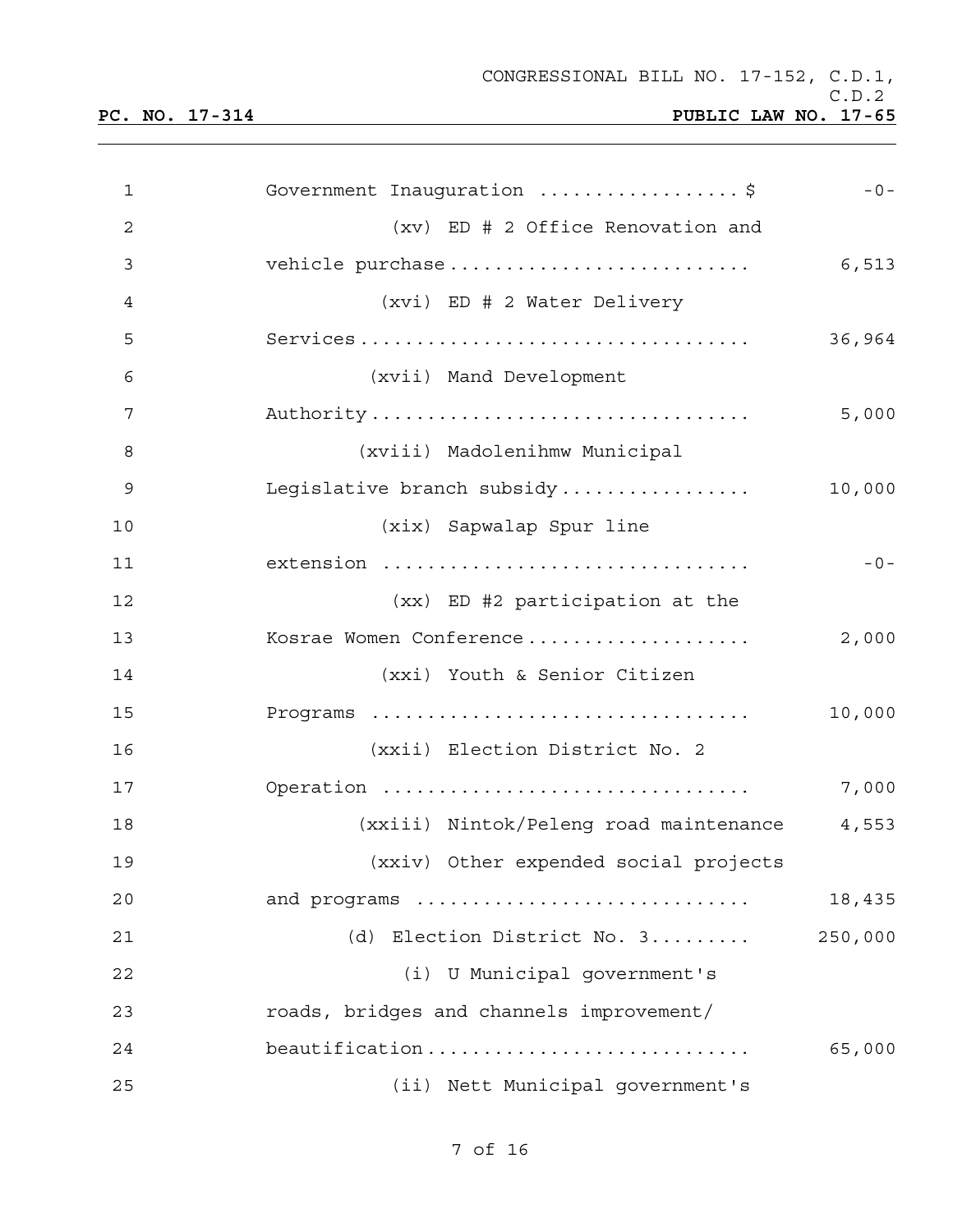| 1              | roads, bridges and channels improvement/    |
|----------------|---------------------------------------------|
| $\overline{c}$ | beautification\$<br>40,000                  |
| 3              | (iii) Pingelap Community                    |
| 4              | Road Improvement<br>11,000                  |
| 5              | (iv) Pingelap Community                     |
| 6              | Beautification project<br>10,000            |
| 7              | (v) Pingelap Community                      |
| 8              | markers installation at channels and        |
| $\mathsf 9$    | channel improvement<br>2,000                |
| 10             | (vi) Development of                         |
| 11             | administration manual and financial         |
| 12             | management system for Pingelap Municipal    |
| 13             |                                             |
| 14             | (vii) Pingelap Municipal                    |
| 15             | Government Training<br>3,892                |
| 16             | (viii) Pingelap Municipal                   |
| 17             | Government subsidy<br>4,108                 |
| 18             | (ix) Pingelap Municipal                     |
| 19             | Government Office renovations<br>8,000      |
| 20             | (x) Pingelap Municipal                      |
| 21             | Government Constitution referendum<br>3,000 |
| 22             | (xi) Pingelap Municipal Government          |
| 23             | youth and senior citizens program<br>4,000  |
| 24             | (xii) Pingelap Municipal                    |
| 25             | Government Woman's day activities<br>3,000  |

8 of 16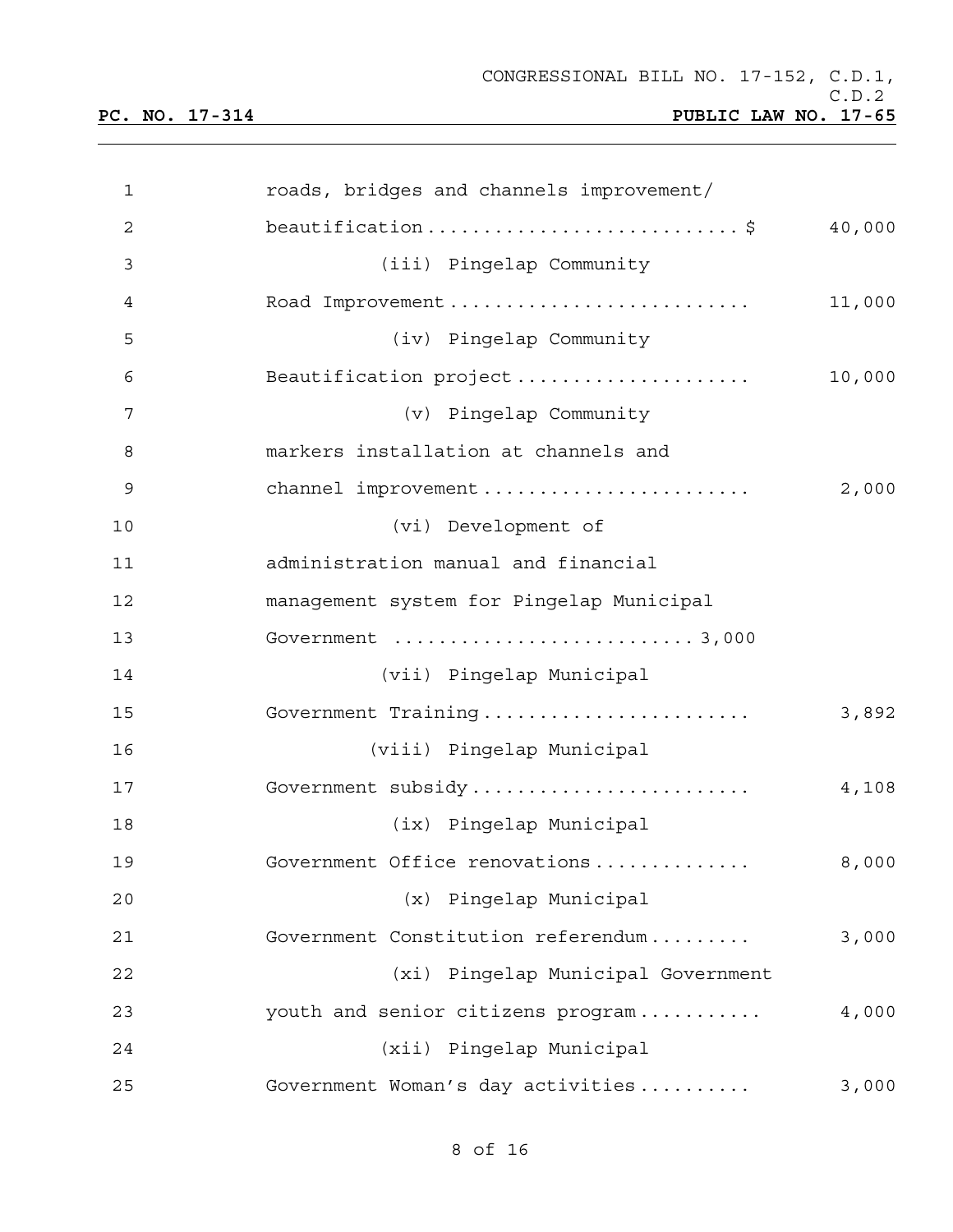| $\mathbf{1}$ | (xiii) Pingelap Municipal               |         |
|--------------|-----------------------------------------|---------|
| 2            | Government Project site monitoring\$    | 2,000   |
| 3            | (xiv) Pingelap Municipal Government     |         |
| 4            | Trust Fund 10 percent contribution      | 6,000   |
| 5            | (xv) Mokil Municipal government's       |         |
| 6            | roads, bridges and channels             |         |
| 7            | improvement/beautification              | 60,000  |
| 8            | (xvi) Nett District Park Project.       | 25,000  |
| 9            | (4) State of Chuuk 1,336,000            |         |
| 10           |                                         | 201,000 |
| 11           | (i) Public Facilities                   |         |
| 12           | constructions, repair and renovation    | $-0-$   |
| 13           | (ii) Low Income Housing subsidy.        | 33,000  |
| 14           | (iii) Students/Farmers                  |         |
| 15           | land transportation                     | 26,700  |
| 16           | (iv) Financial contribution             |         |
| 17           | to Chuukese Associations in Hawaii/Guam | 9,000   |
| 18           | (v) Purchase of fishing                 |         |
| 19           | equipments & gears                      | 28,000  |
| 20           | (vi) Youth Groups' activities           |         |
| 21           | and programs                            | 15,000  |
| 22           | (vii) Basketball courts                 |         |
| 23           | construction                            | $-0-$   |
| 24           | (viii) Rural roads and                  |         |
| 25           | seawalls improvement                    | 12,000  |

9 of 16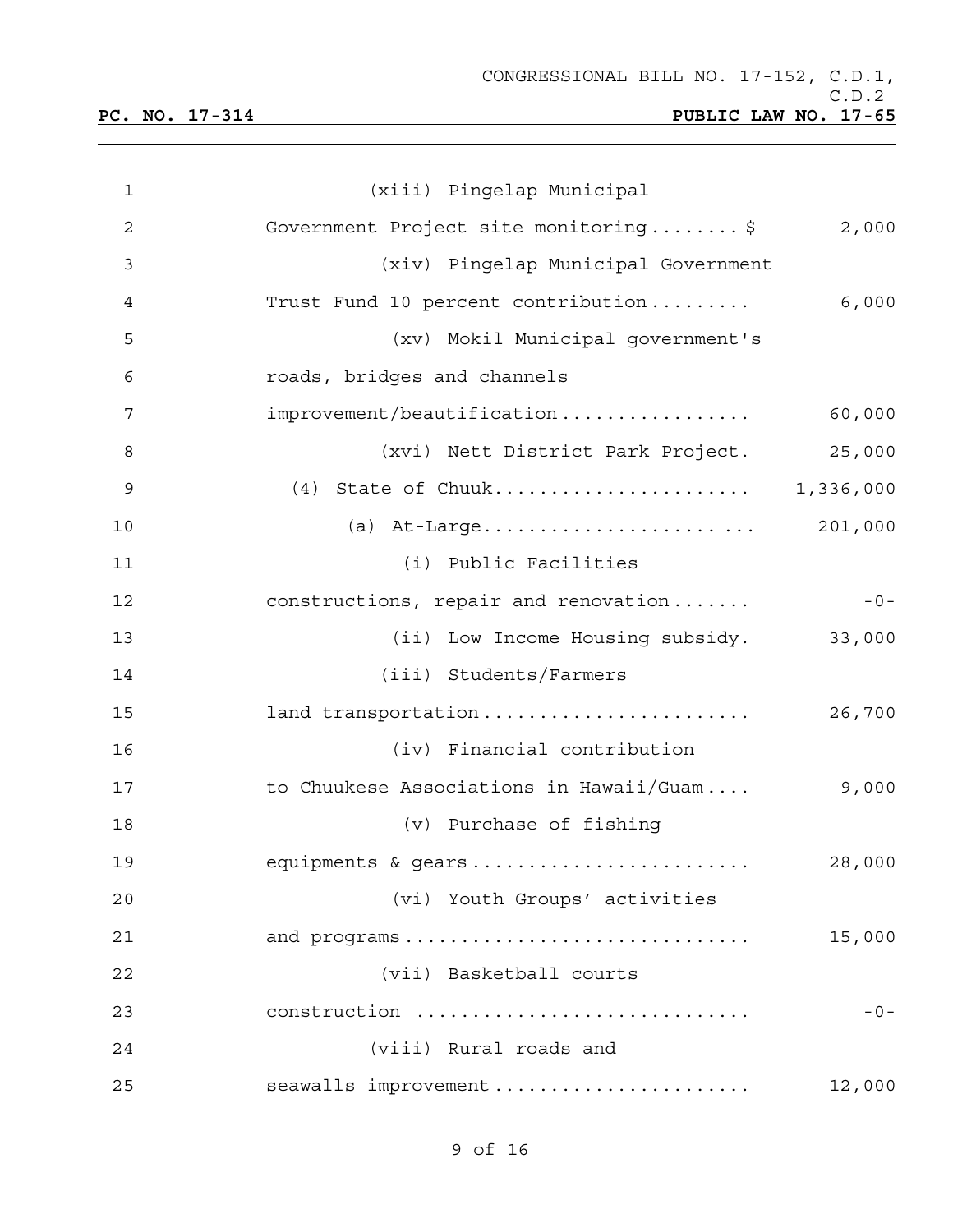| $\mathbf{1}$   |                        | (ix) Patients referrals/                     |  |
|----------------|------------------------|----------------------------------------------|--|
| $\overline{c}$ |                        | Leadership travel\$<br>15,000                |  |
| 3              |                        | (x) Multipurpose Buildings                   |  |
| 4              |                        | repair and renovation<br>10,000              |  |
| 5              |                        | 10,000<br>(xi) Women Sewing Project          |  |
| 6              | (xii) Emergency Relief |                                              |  |
| 7              |                        | Assistance Fund  10,000                      |  |
| 8              |                        | (xiii) Project Management<br>$-0-$           |  |
| 9              | (xiv) Social Security  |                                              |  |
| 10             |                        | Premium Contribution<br>2,300                |  |
| 11             |                        | (xv) Chuuk-Pohnpei - Sokehs                  |  |
| 12             |                        | 5,000<br>community meeting hall construction |  |
| 13             |                        | (xvi) Farming, Seedling and                  |  |
| 14             |                        | Farming tools<br>5,000                       |  |
| 15             |                        | (xvii) Students' Financial                   |  |
| 16             |                        | Assistance<br>10,000                         |  |
| 17             |                        | $(xviii)$ Land Transportation<br>10,000      |  |
| 18             |                        | (b) Election District No. 1<br>236,000       |  |
| 19             |                        | (i) Public Facilities<br>7,000               |  |
| 20             |                        | (ii) Students' Transportation<br>18,000      |  |
| 21             |                        | $(iii)$ POL<br>15,000                        |  |
| 22             |                        | (iv) Community Centers'                      |  |
| 23             |                        | Renovation/housing improvement<br>50,000     |  |
| 24             |                        | (v) Leadership Travel<br>3,942               |  |
| 25             |                        | (vi) Leadership conference<br>21,252         |  |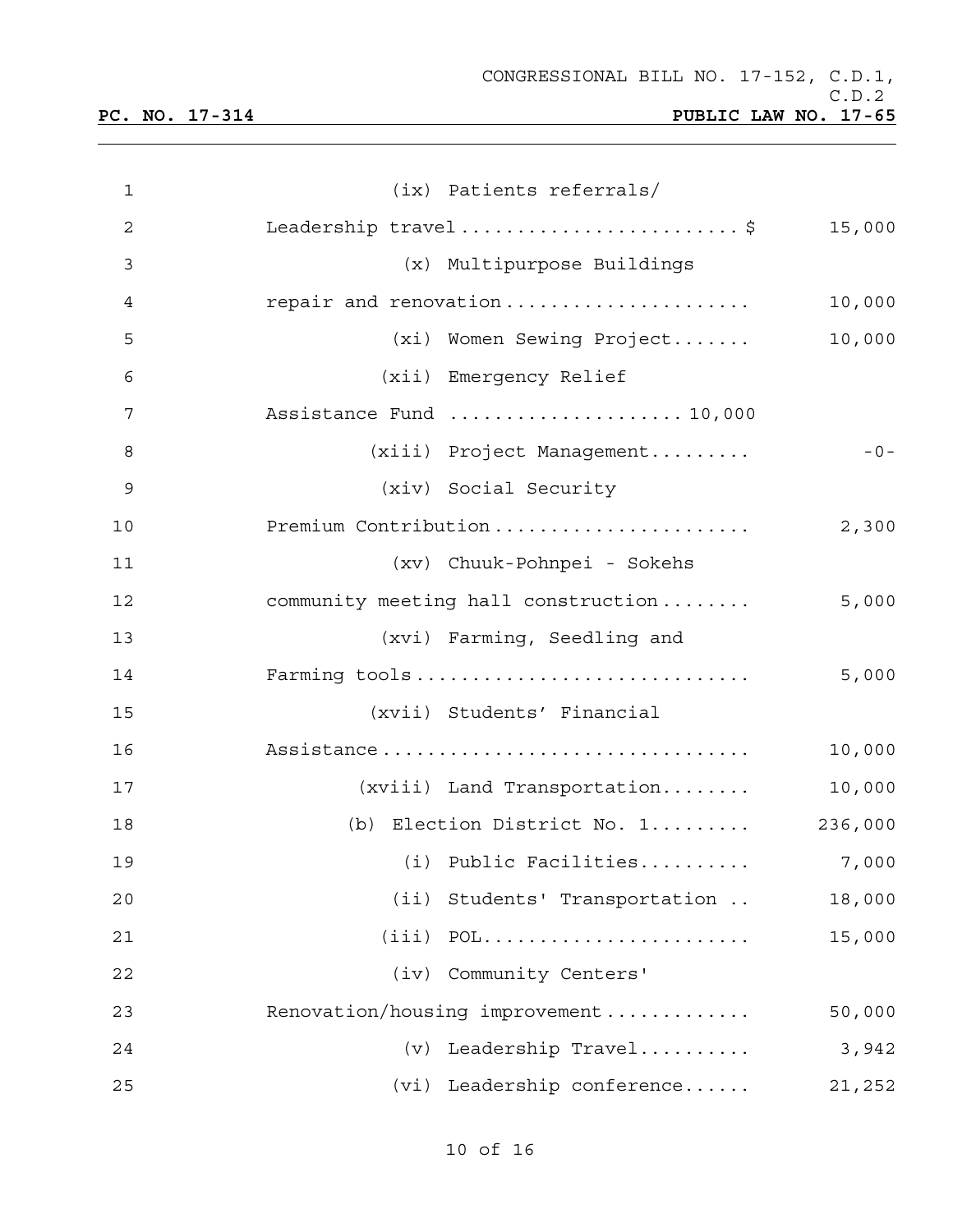| 1  | (vii) Associations' financial             |
|----|-------------------------------------------|
| 2  | assistance/contributions\$<br>9,900       |
| 3  | (viii) Project Management/                |
| 4  | Contractual Services<br>$-0-$             |
| 5  | (ix) Roads Improvement<br>8,000           |
| 6  | 4,500<br>$(x)$ Airport site clearance     |
| 7  | (xi) Nema Municipal Government            |
| 8  | 6,000                                     |
| 9  | (xii) Losap Municipal                     |
| 10 | Government subsidy<br>5,000               |
| 11 | (xiii) Pis-Emwar Municipal                |
| 12 | Government subsidy<br>5,000               |
| 13 | (xiv) Namoluk Municipal                   |
| 14 | Government subsidy<br>3,978               |
| 15 | (xv) Ettal Municipal                      |
| 16 | Ordination celebration<br>5,000           |
| 17 | (xvi) Moch Municipal                      |
| 18 | Government subsidy<br>$\mathsf{O}\xspace$ |
| 19 | (xvii) Kuttu Municipal                    |
| 20 | Government subsidy<br>5,000               |
| 21 | (xviii) Ta Municipal Government           |
| 22 | 5,000                                     |
| 23 | (xix) Satowan Municipal                   |
| 24 | Government subsidy<br>4,500               |
| 25 | (xx) Lekinioch Municipal                  |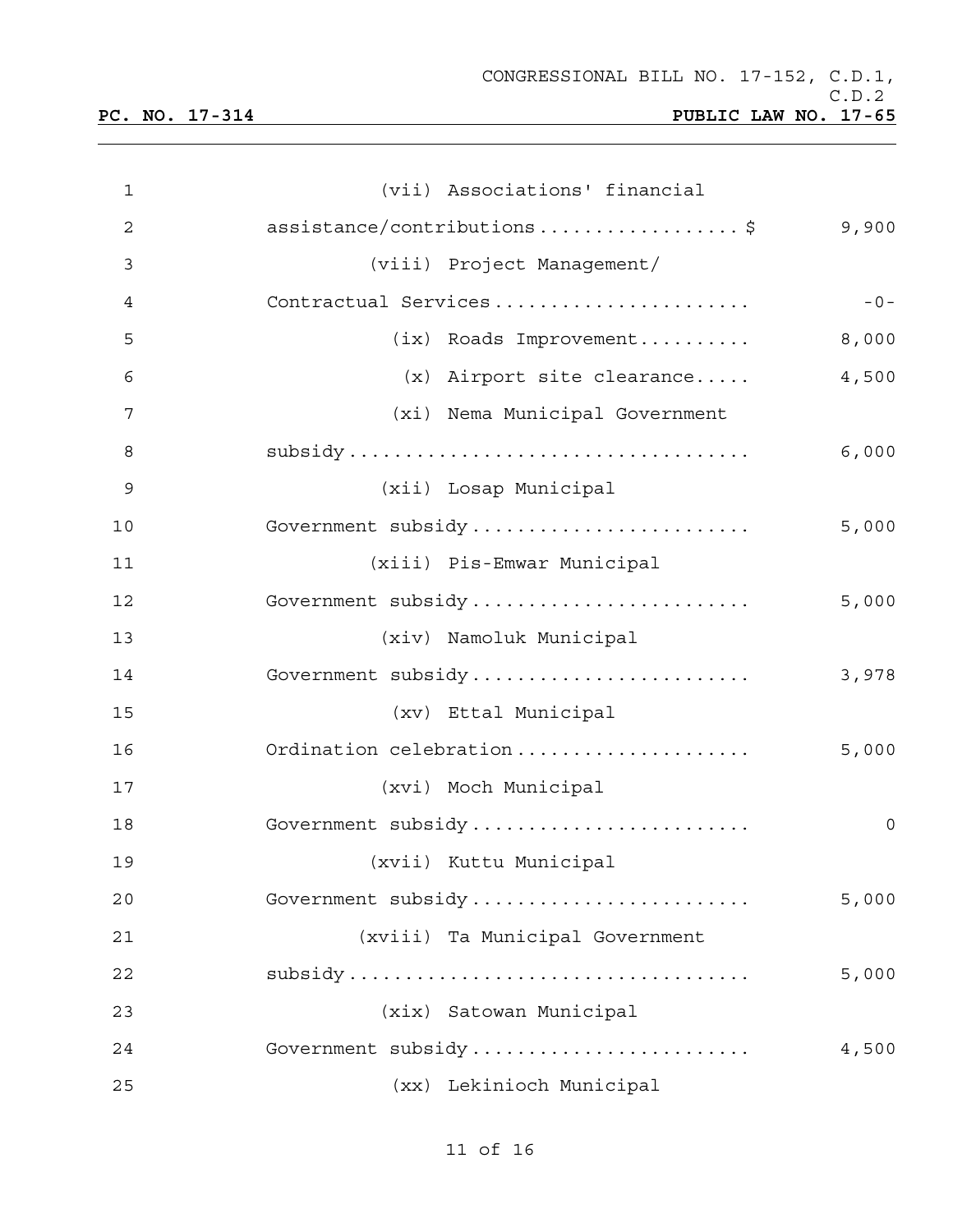| 1            | Government subsidy\$ 4,350                          |        |
|--------------|-----------------------------------------------------|--------|
| $\mathbf{2}$ | (xxi) Oneop Municipal                               |        |
| 3            | Government subsidy                                  | 5,500  |
| 4            | (xxii) Youth Centers Renovation                     | 7,012  |
| 5            | (xxiii) Students' Financial                         |        |
| 6            | Assistance                                          | 4,850  |
| 7            | (xxiv) Youth Musical Instruments                    | 5,000  |
| 8            | $(xxy)$ CSCIP                                       | $-0-$  |
| 9            | (xxvi) Solar system project                         | 32,216 |
| 10           | (c) Election District No. $2 \ldots \ldots$ 215,000 |        |
| 11           | (i) Students' Financial                             |        |
| 12           | Assistance                                          | 15,000 |
| 13           | (ii) Housing Renovation                             |        |
| 14           | Assistance                                          | 25,000 |
| 15           | (iii) Water Sources Systems                         |        |
| 16           | Development                                         | 25,000 |
| 17           | (iv) Rural Roads Improvement                        |        |
| 18           |                                                     | 50,000 |
| 19           | (v) Human Remains                                   |        |
| 20           | Repatriation                                        | 5,000  |
| 21           | (vi) Community Buildings                            |        |
| 22           | Rehabilitation Project                              | 25,000 |
| 23           | (vii) Youth Facilities                              |        |
| 24           | Development Supplemental Funding                    | 25,000 |
| 25           | (viii) Disaster/Emergency                           |        |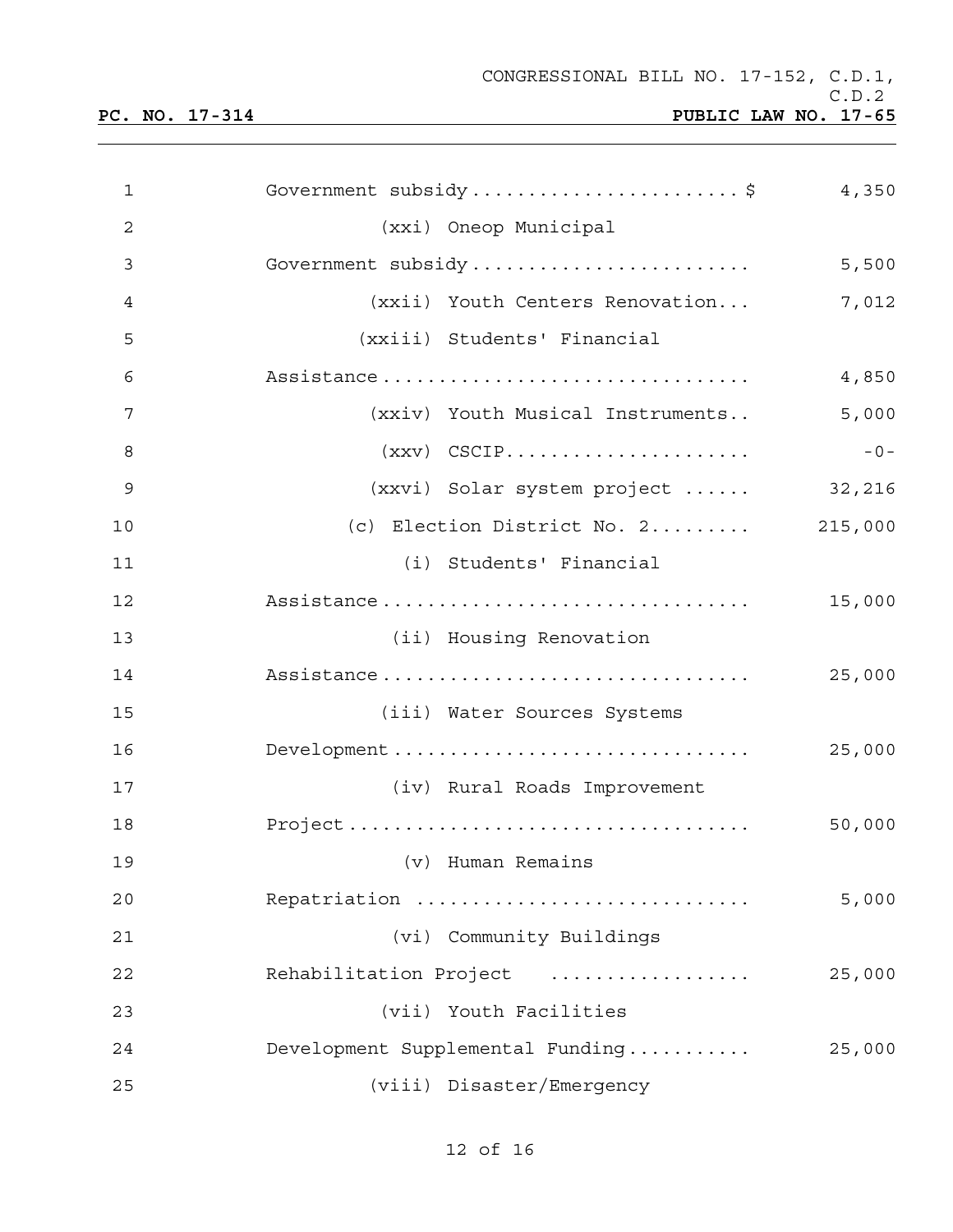| $\mathbf{1}$ | Relief Assistance Fund\$        | 15,000  |
|--------------|---------------------------------|---------|
| 2            | (ix) Farming Supplemental       |         |
| 3            |                                 | 15,000  |
| 4            | (x) Project Management          | $-0-$   |
| 5            | (xi) Weno Municipal Government  |         |
| 6            | Special Election                | 5,000   |
| 7            | (xii) Fono Municipal Government |         |
| 8            |                                 | 5,000   |
| 9            | (xiii) Piis-Panau Municipal     |         |
| 10           | Government subsidy              | 5,000   |
| 11           | (d) Election District No. 3     | 230,000 |
| 12           | (i) Housing & Community Halls   | 40,000  |
| 13           | (ii) Fishing projects           | 47,520  |
| 14           | (iii) Municipal governments'    |         |
| 15           |                                 | 34,591  |
| 16           | (iv) Land purchase/acquisition  | 10,000  |
| 17           | (v) Public Facilities'          |         |
| 18           | repair/renovation               | 15,000  |
| 19           | (vi) Youth Groups sports &      |         |
| 20           |                                 | 9,143   |
| 21           | (vii) Project Management/Travel | 4,000   |
| 22           | (viii) Tourism promotions/      |         |
| 23           | Entrepreneurship subsidy        | 19,372  |
| 24           | Land transportation<br>(ix)     | 15,000  |
| 25           | (x) Farming projects &          |         |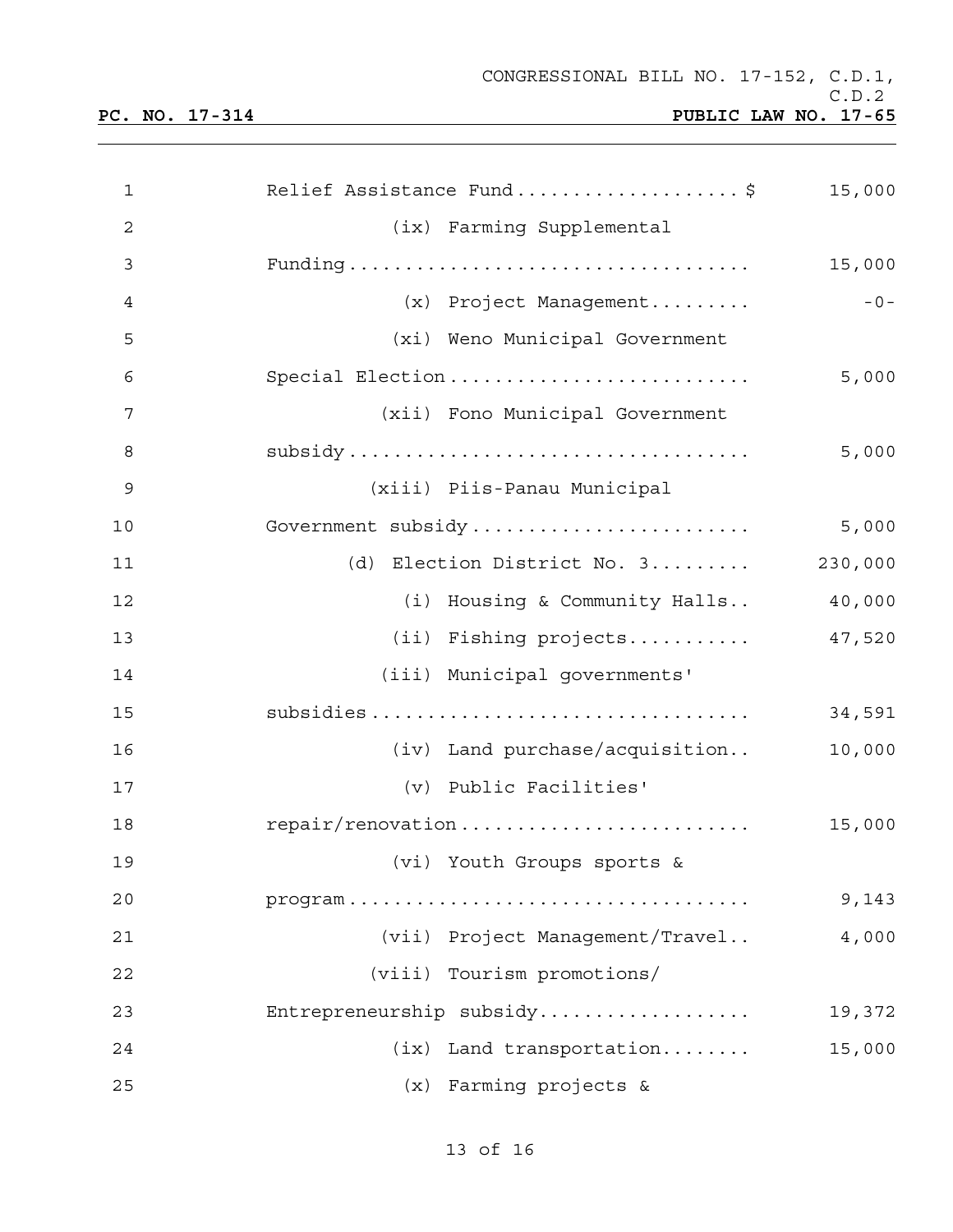| 1            | Solar Power system\$                                | 4,103  |
|--------------|-----------------------------------------------------|--------|
| $\mathbf{2}$ | (xi) Social Relief Assistance                       | 10,000 |
| 3            | (xii) NGOs' funding assistance                      | 6,271  |
| 4            | (xiii) Sewing Project                               | 5,000  |
| 5            | (xiv) Southern Nomeneas Development                 |        |
| 6            | Authority operation                                 | 5,000  |
| 7            | (xv) Kuchu Parish community hall                    | 5,000  |
| 8            | (e) Election District No. $4 \ldots \ldots$ 225,000 |        |
| 9            | (i) Fishing Project                                 | 35,000 |
| 10           | (ii) Wonip Road                                     |        |
| 11           | improvement/beautification                          | 10,000 |
| 12           | (iii) Paata Road Improvement                        | 10,000 |
| 13           | (iv) Leadership Exposure &                          |        |
| 14           |                                                     | 10,000 |
| 15           | (v) Water System Project                            | 10,000 |
| 16           | (vi) Land Transportation                            | 25,000 |
| 17           | (vii) Disaster Relief Assistance.                   | 15,000 |
| 18           | (viii) FDA Operation                                | $-0-$  |
| 19           | $(ix)$ Low Income Housing                           | 30,000 |
| 20           | (x) Polle Municipal                                 |        |
| 21           | government subsidy                                  | 10,000 |
| 22           | (xi) Ramanum Municipal                              |        |
| 23           | government subsidy                                  | 10,000 |
| 24           | (xii) Udot Municipal                                |        |
| 25           | government subsidy                                  | 10,000 |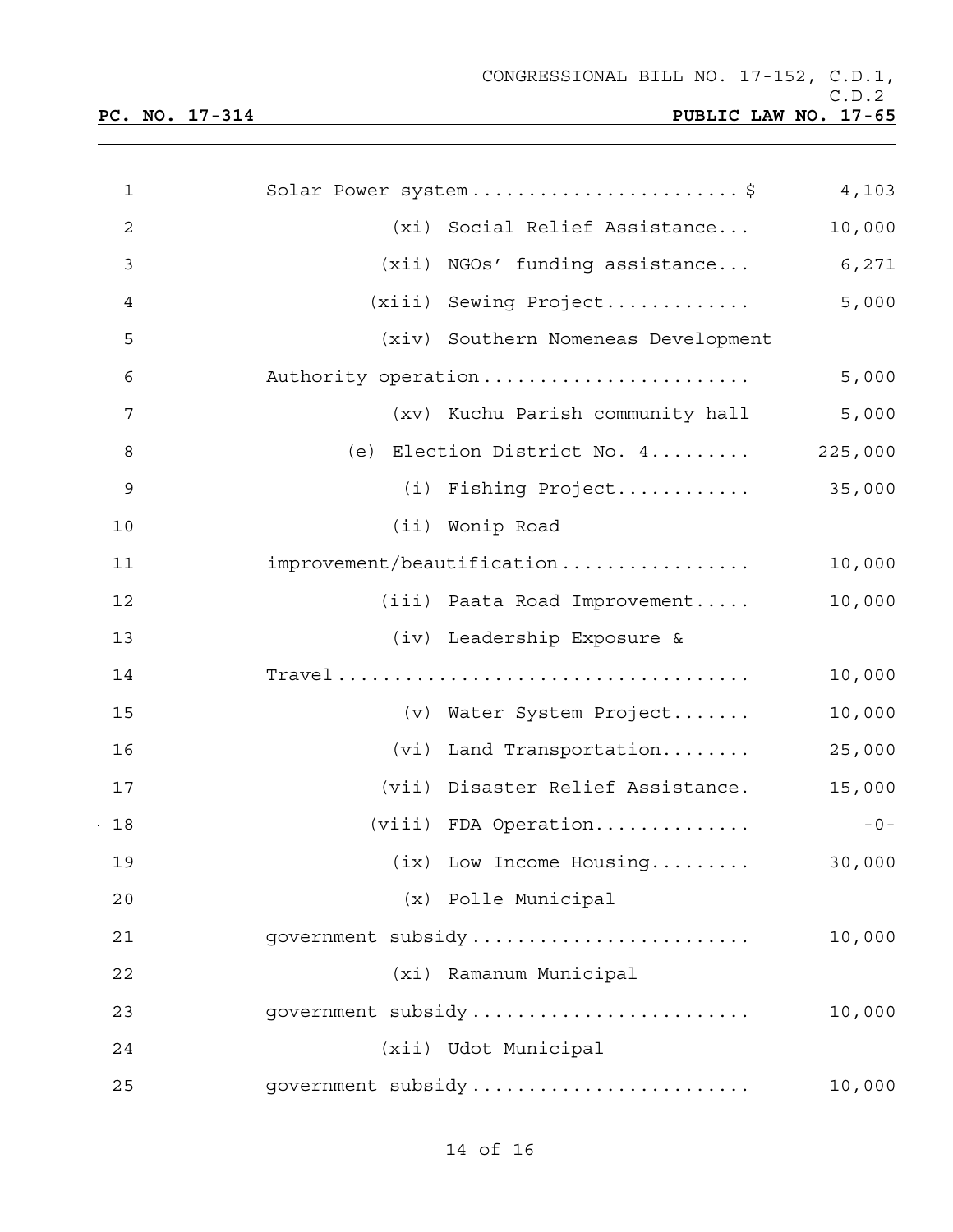| $\mathbf{1}$   | (xiii) Youth Groups                                   |
|----------------|-------------------------------------------------------|
| $\overline{c}$ | activities/programs\$<br>20,000                       |
| 3              | (xiv) Multipurpose Building                           |
| 4              | repair/renovation<br>10,000                           |
| 5              | (xv) Students' financial                              |
| 6              | assistance<br>10,000                                  |
| 7              | $(xvi)$ CSCIP<br>$-0-$                                |
| 8              | 10,000<br>$(xvii)$ Sewing $project$                   |
| 9              | (f) Election District No. 5<br>229,000                |
| 10             | (i) Transportation expenses                           |
| 11             | relating to human remains and related costs<br>15,000 |
| 12             | (ii) Municipal projects/                              |
| 13             | 81,000                                                |
| 14             | (iii) Disaster Relief Assistance.<br>26,000           |
| 15             | 10,000<br>$(iv)$ Transportation needs                 |
| 16             | (v) Contractual Services for project                  |
| 17             | coordinators<br>14,000                                |
| 18             | (vi) COM-FSM Students' Financial                      |
| 19             | Assistance<br>23,000                                  |
| 20             | (vii) Multipurpose building                           |
| 21             | 9,000<br>construction/renovation                      |
| 22             | (viii) Ice Plant repair or                            |
| 23             | purchase<br>7,000                                     |
| 24             | (ix) Election District No. 5                          |
| 25             | Association subsidies<br>9,000                        |